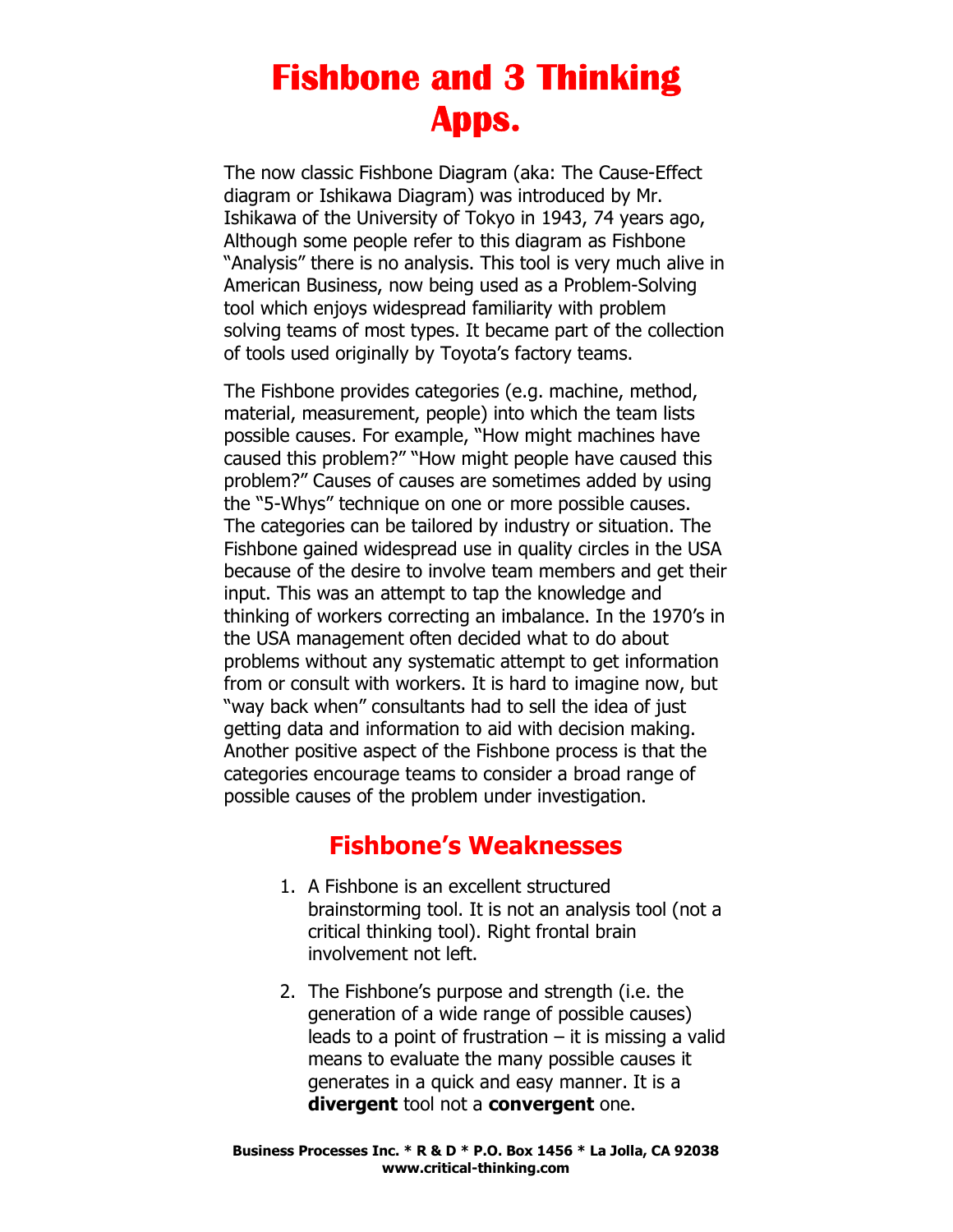- 3. The Fishbone provides no structure for forming possible causes. It is often not clear how a proposed cause would produce the problem thus making it hard to fully understand or to evaluate it.
- 4. Voting is sometimes used to select the most likely cause. While voting represents the team members' judgments, it is also true that **dueling intuitions** is not a satisfactory method for finding the true cause of a problem.
- 5. Teams sometimes fix or investigate ALL possible causes on their list. Given a list of many possible causes, this is tedious, resource intensive, time wasteful and unnecessary.
- 6. Use of the 5-Whys with the Fishbone to find root cause(s) has the same limitations: " $5-Whys"$  is also not an analysis tool and it does not provide a way to find or validate the answer to any "Why" question
- 7. One can only take corrective actions when the true cause of the problem is known (i.e. validated). Therefore, any action taken to correct the possible causes listed in a Fishbone is a Muddled Action not a Corrective.

### Critical Thinking Apps.!

What's a Thinking App? We define a THINKING APP as a set of specially designed QUESTION(s) that focus your thinking and the thinking of your team to work together to accomplish a common purpose. The constraint the FISHBONE TEAMS are struggling against is that the FISHBONE is not a complete problem solving tool. It is a brainstorming tool for involving everyone in listing possible causes to consider. Therefore, if you must use the Fishbone Diagram then only use the Fishbone for its original purpose generating many potential causes covering a wide range of sources.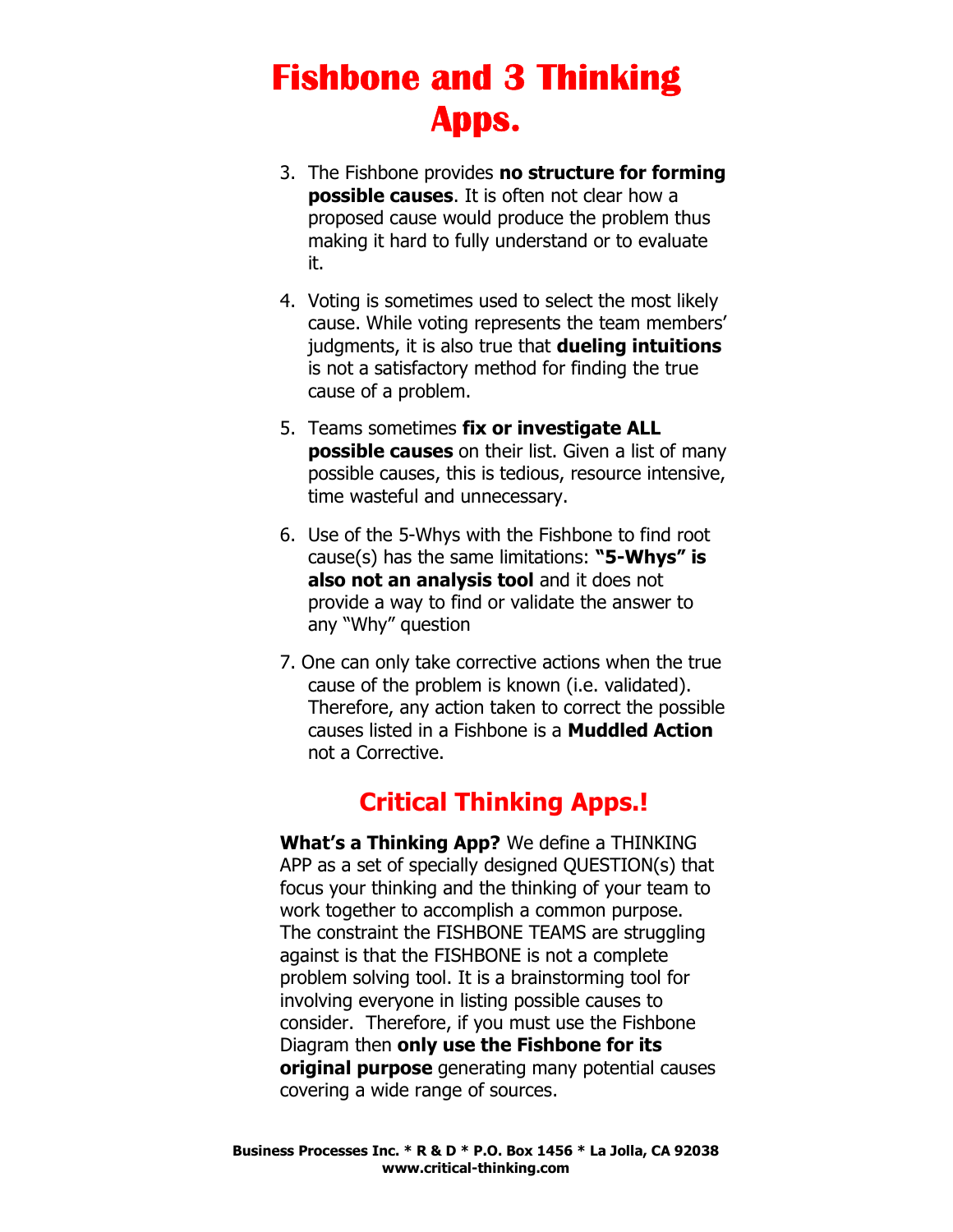#### CRITICAL THINKING APP #1: DESCRIPTION.

First describe the Problem including these categories: WHAT? WHERE? WHEN? & MAGNITUDE?

Next, generate high quality potential causes. Logic tells us that once we describe the Problem Area we should look there for what is Different about the problem area that could cause the problem. And if the problem has not always existed then something must have changed.

#### CRITICAL THINKING APP #2: POTENTIAL CAUSES.

Create potential causes this way "What is different or changed about [this FISHBONE category] and how could that cause this problem?"

For example, "What is different or changed about 'machinery' …? Or "What is different or changed about 'workers' …? This logical approach yields fewer but higher quality Potential Causes.

The next challenge is how to evaluate the list of potential causes to find the most likely cause. The logic we use states that the most likely cause will fit the facts best. The facts we are referring to are the facts in the DESCRIPTION. Note each unexpected fact for each Potential Cause. The one with the fewest unexpected facts is "the one that fits the facts best" by definition and therefore is the Most Likely Causes.

#### CRITICAL THINKING APP #3: MOST LIKELY CAUSE.

Teams with Systematic Problem Solving Training produce fewer but higher quality Potential Causes and you can evaluate them using logic, experience, judgment, and facts. Verification is focused on the Most Likely Causes saving time and resources.

The hallmark of the Fishbone is involvement of team members in thinking. Harness their wisdom and give them more to think about. Brainstorming is step #2